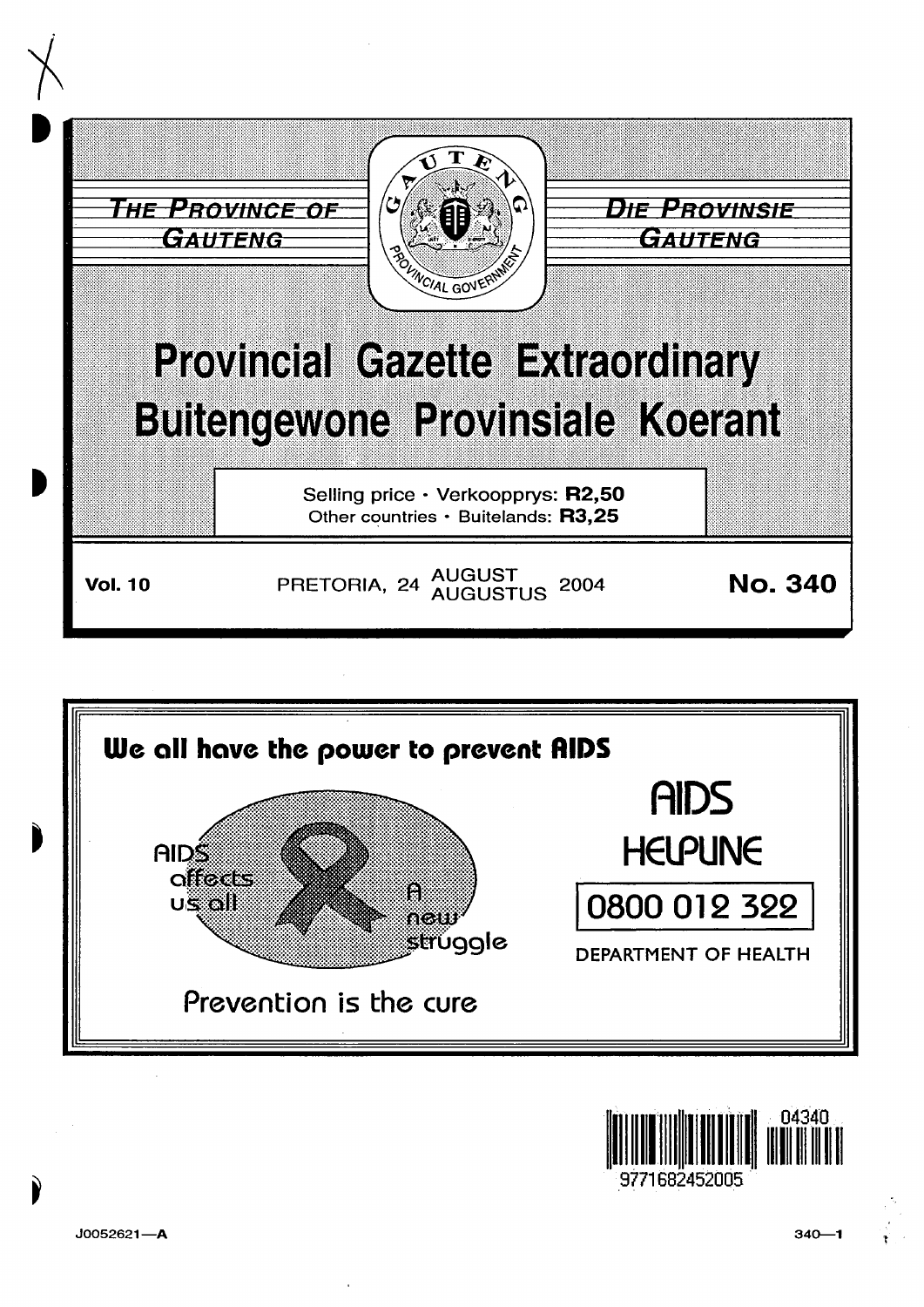# **CONTENTS • INHOUD**

No. Page Gazette No. No.

#### **GENERAL NOTICE**

2761 National Road Traffic Act (93/1996) and Road Traffic Act (29/1998): Registration of testing station and authority to appoint examiners of vehicles ...................................................................................................................................... . 3 340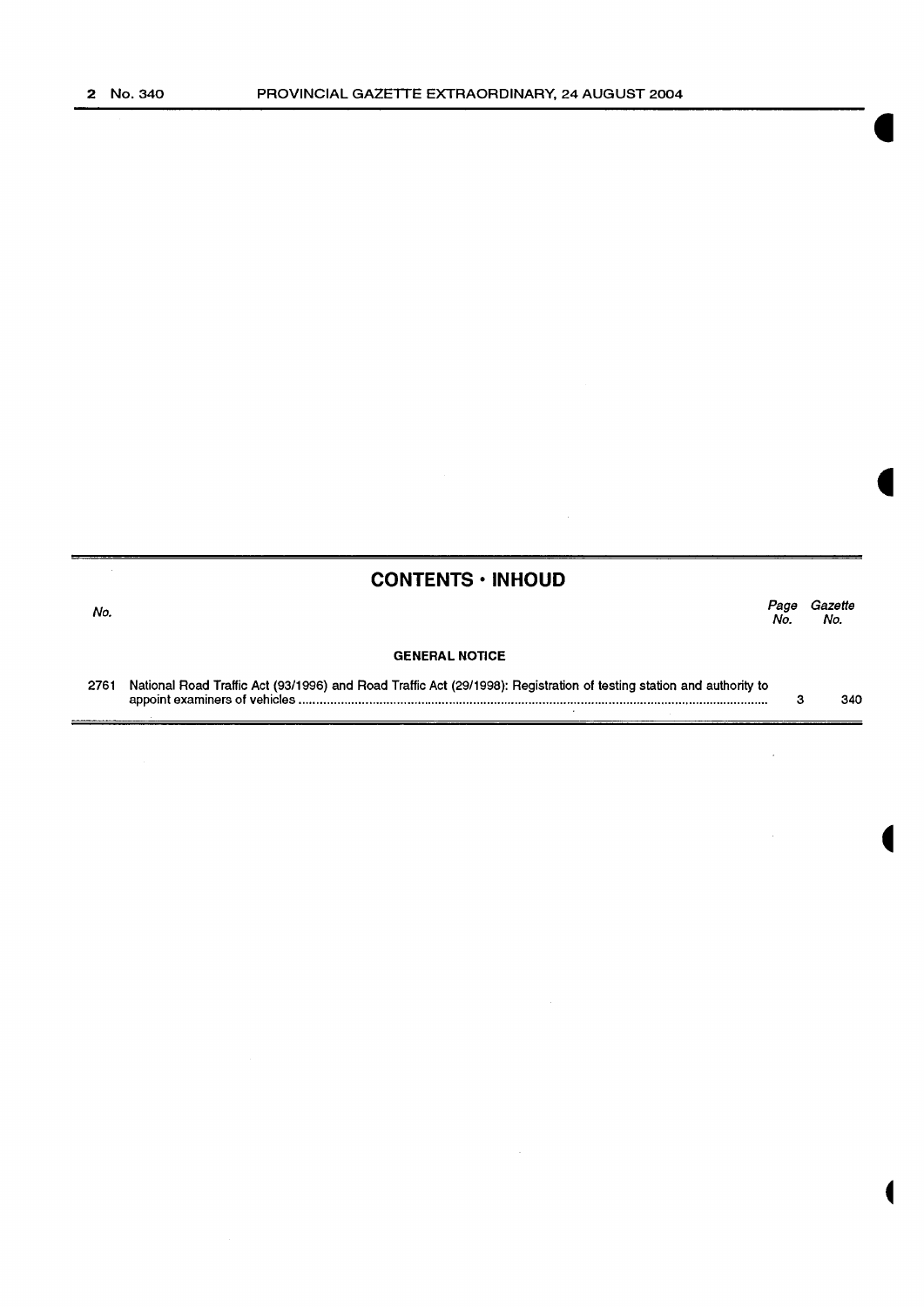# **GENERAL NOTICE**

# **NOTICE 2761 OF 2004**

## NATIONAL ROAD TRAFFIC ACf 1996 (ACT 93 OF 1996) AND ROAD TRAFFIC ACT, 1989 (ACf 29 OF 1989)

NOTICE OF REGISTRATION OF TESTING STATION (SECTION 39) OF THE NATIONAL ROAD TRAFFIC ACT, 1996 AND AUTHORITY TO APPOINT EXAMINERS OF VEHICLES (SECTION 3(1)(e))

I, Saxel Johannes van Deventer (Acting) Manager {Vehicle and Driver Licensing) authorized under section 91 ofthe Road Traffic Act, 1996, (Act No. 93 of 1996)-

- (1) hereby give notice in terms of section 39 of the Road Traffic Act, 1996, of the registration of Quality Testing Station, with infrastructure number 49512COK as a B-Grade with 2,75 m height restriction testing station; and
- (2) hereby determine under section  $3(1)(e)$  of the Road Traffic Act, 1989, Quality Testing Station, with infrastructure number 495 12COK to be an authority which may appoint a person as an examiner of vehicles, on condition that -
	- (a) such a person has obtained a diploma in the examination for examiners of vehicles at a centre approved by the Minister of Transport; and
	- (b) appointment takes place subject to the condition that vehicles may only be examined at Quality Testing Station.

## **KENNISGEWING 2761 VAN 2004**

NASIONALE PADVERKEERSWET, 1996 (WET 93 VAN 1996) EN PADVERKEERSWET, 1989 (WET 29 VAN 1989)

KENNISGEWING VAN REGISTRASIE VAN TOETSSTASIE (ARTIKEL 39) VANNAS!ONALE PADVERKEERSWET, 1996) EN MAGTIGING OM ONDERSOEKERS VAN VOERTUIE AAN TE STEL (.ARTIKEL3(l)(e) (VAN PADVERKEERSWET, 1996)

Ek. Sarel Johannes van Deventer, (Waamemende) Bestuurder (Voerruig en Bestuurder Lisensies), ingevolge artikel 91 van die Padverkeerswet, 1996 (Wet 93 van 1996), gemagtig,-

- (1) gee hiermee, ingevolge anikel 39 van die Padverkeerswet, 1996, kermis van die registrasie van Quality Toetsstasie, met infrastruktuurnommer 49512COK as 'n B-Graad met hoogte beperking van 2, *15m* toetsstasie; en
- (2) bepaal hiermee kragtens artikel3(l)(e) van die Padverkeerswet, 1989. dat Quality Toetsstasie, met infrastruktutunommer 49512COK 'n instansie is wat 'n persoon as 'n ondersoeker van voertuie kan aanstel, op voorwaarde dat -
	- (a) so 'n persoon 'n diploma in die eksamen vir ondersoekers van voertuie by 'n sentrum wat deur die Minister van Vervoer goedgekeur is, verwerfhet; en
	- (b) aanstelling geskied ondcrworpe aan die voorwaarde dat voenuie slegs by Quality Toetsstasie, ondersoek mag word.